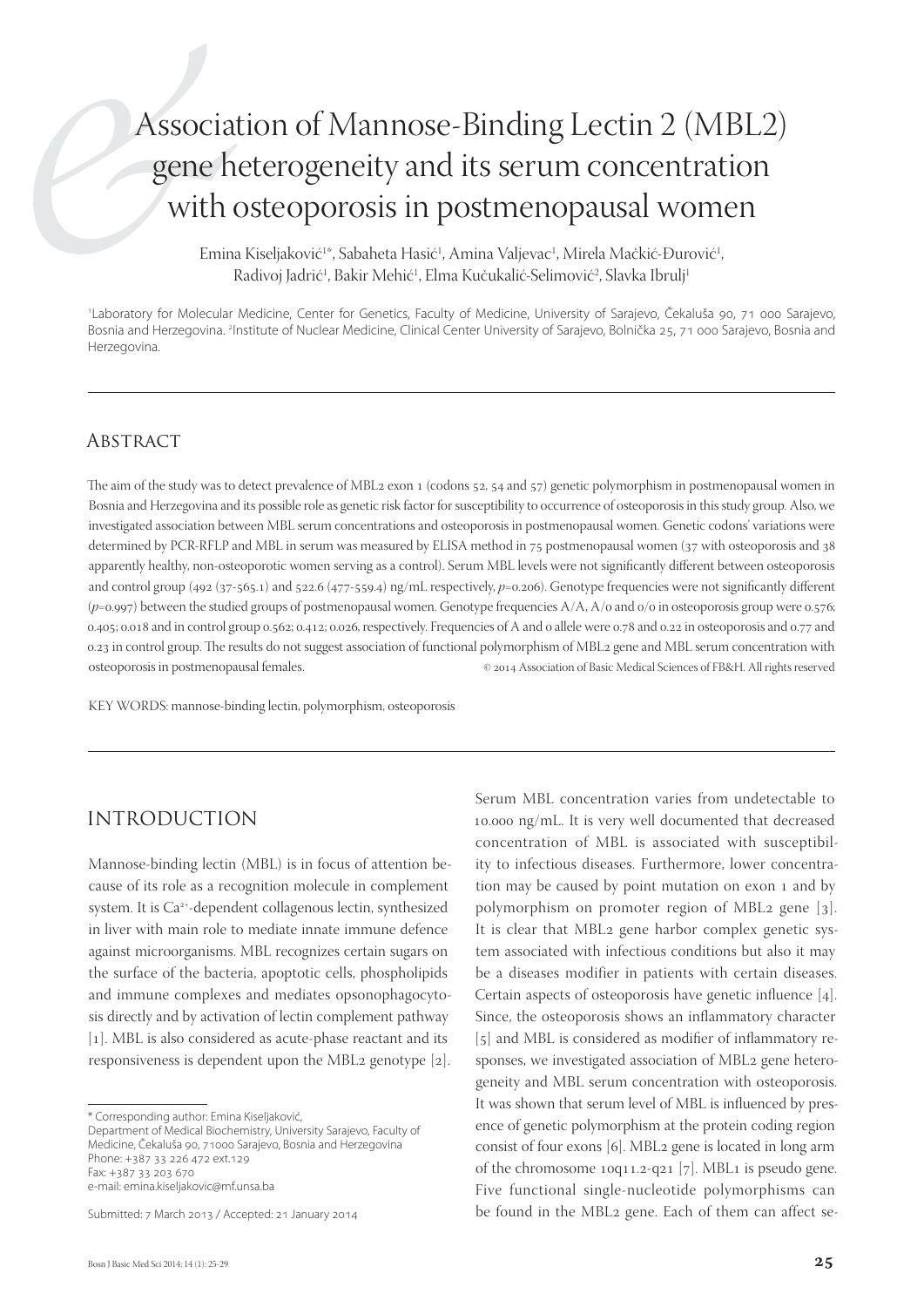rum levels of the MBL. Two polymorphisms are located within the promoter region of the gene (at -550 and at  $-221$ ) and 3 other at first exon of coding region. These functional polymorphisms of the MBL<sub>2</sub> gene result in single amino acid substitutions that reduce functional levels by causing structural defects in the MBL protein. Three independent point mutations had been reported: substitution of arginine with cysteine at codon 52 (allele *D*), glycine with aspartic acid at codon 54 (allele *B*) and glycine with glutamic acid at codon 57 (allele *C*) [8]. The common designation for these three mutation variant is  $\theta$  (zero) and wild type allele has been named as  $A$ . These three mutations disrupt the assembly of the MBL oligomeric molecules; codon variants  $54$  and  $57$  disrupt the Gly-X-Y repeats in the collagenlike domain and codon  $52$  disrupts the N-terminal disulphide bonds between primary 32 kDa MBL structural units. So, these variants prevent forming tertiary structure of MBL  $[g]$ . MBL<sub>2</sub> functional polymorphism has been studied in wide variety of pathological conditions (from infectious to autoimmune). Still role of MBL in susceptibility to different diseases is controversial. According to many authors, for the same diseases, findings of association or lack of association mainly depends on ethnicity of subjects included in studies.

## MATERIALS AND METHODS

## *Study population*

This cross-sectional study included 75 postmenopausal women ( $37$  with osteoporosis ( $60.7\pm7.71$  years) and  $38$  apparently healthy, non-osteoporotic women serving as a control ( $58.0 \pm 7.81$  years). All women underwent bone mineral density (BMD) assessment at the hip and lumbar spine which was performed by Dual-energy x-ray absorptiometry (DXA) at Clinics for Radiology, Clinical Center University of Sarajevo. Osteoporosis was defined as total T score equal or below -2.5 measured either on the hip and/or lumbar spine. Women whose total T score was -1 or higher, both on the hip and/or lumbar spine were considered to have preserved bone mass and served as controls. The Ethical Committee of Faculty of Medicine, University of Sarajevo approved the protocol of the study. Sample collection and all laboratory procedures were done in the Laboratory for Molecular medicine, Center for Genetic, Faculty of Medicine, University of Sarajevo. Written informed consent was obtained from each subject included in this study. To obtain genomic DNA for genetic testing, buccal cells were collected with two swabs. Subject's mouth was vigorously rubbed on the both sides of the cheek at least six times and swabs were placed inside of envelope. Used cotton swabs and the envelope were sterile. Upon receipt, the buccal swabs were placed at room

temperature to dry, and keep at -  $20^{\circ}$ C until DNA extraction. Genomic DNA was isolated from buccal swabs following standard salting out procedure (Miller)  $[10]$ .

## *Genotyping of MBL*

Detection of the genetic polymorphism in codons  $52, 54$ and 57 of the MBL2 gene was performed by polymerase chain reaction-restriction fragment length polymorphism (PCR-RFLP) and the restriction enzymes *HhaI*, *BanI* and *MboII*, respectively. For determination of polymorphisms following pair of primers were used: MBLex1F  $5'$ -CAT CAA CGG CTT CCC AGG CAA AGA TGC G-3' and MBLex1R 5'-CAG GCA GTT TCC TCT GGA AGG TAA AG-3' as reported previously  $[11]$ . The PCRs were performed in final volume of  $25 \mu l$  using  $50 \mu g$  of genomic DNA,  $0.25 \mu M$ of forward and reverse primer each (Eurofins MWG Operon, Germany)  $1.5 \text{ mM of MgCl}_2$ ,  $2 \text{ U of Taq polymerase}$ in buffer containing 100 mM Tris-HCl (pH  $8.3$ ) and 500 mM KCl (Qiagen, Germany) and 40 μM of dNTP (Sigma-Aldrich Chemie GmbH, Germany). PCR conditions were as follow: an initial denaturation at  $95^{\circ}$ C for  $5$  min,  $35$  cycles of denaturation at  $95^{\circ}$ C for 20 s, annealing at 62 $^{\circ}$ C for 20 s, and extension at  $72^{\circ}$ C for 30 s. The PCR was followed by a final step at  $72^{\circ}$ C for  $7$  minutes. Obtained PCR product with this procedure was 119 pb. Amplified products were cleaved with restriction enzyme (TAKARA BIO INK, Japan) *HhaI* into 91 and 28 bp for the A allele and were uncleaved when the D variant is present. Fragments with wildtype, for codon 54, were cleaved into two fragment of 84 and 35 bp, but with B allele stayed undigested by *BanI*. For codon 57, fragments with A variant stayed uncut by *MboII*, while fragment with mutant allele showed two bands of 63 and 56 bp. The genotypes were determinate by electrophoresis on 3.5% agarose gel stained with ethidium bromide.

### *Measurement of MBL*

Venous blood samples were taken and centrifuged at 3000 g for 10 minutes. Collected serum samples were stored at -80°C. Quantitative determination of serum MBL levels was performed by a solid-phase enzyme-linked immunoassay (ELI-SA). Samples were diluted and processed according to the manufacturer's instructions (HyCult Biotechnology). Briefly, after activation of samples and standards, they are incubated in microtiter wells coated with mannan. After capturing of human MBL, biotinylated tracer antibody, streptavidin conjugate and tetramethylbenzidine (TMB) in separate phases of protocol were added. The reaction was stopped by oxalic acid addition. Sample MBL levels were calculated from the standard curve based on samples of known MBL concentration. Absorbances were read at A450 by using ELISA reader (STAT FAX 2100, USA). Values of MBL were expressed in ng/ml.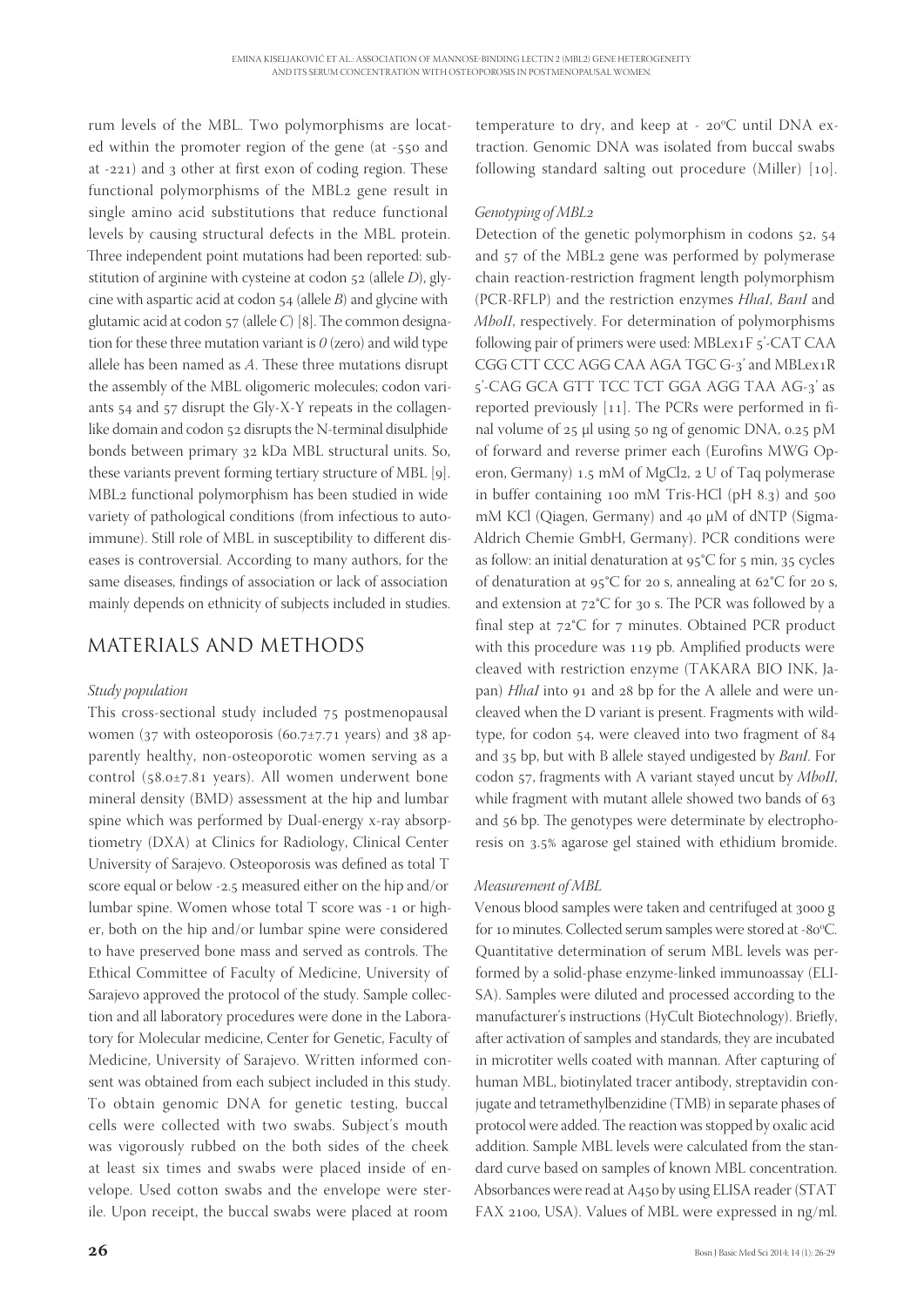

FIGURE 1. Allele variants identification of the three codons of MBL2 gene: 52, 54 and 57 done by RFLP-PCR. Product were separated and visualized by electrophoresis in 3,5% agarose gel that was stained with ethidium bromide. Lane 1: 100bp DNA ladder; lanes 2, 5, 8 and 11: PCR products digested with Mboll (all AC heterozygous); lanes 3, 6 and 9: PCR products digested with Hhal (3 and 9 are AA wild tip but line 6 is AD heterozygous), lanes 4, 7, and 10: PCR products digested with BanI (results not representative);

#### *Statistical analysis*

Genotype and allele frequencies were obtained by direct counting. Genotype frequencies differences were analyzed by Pearson  $\chi^2$  test. In descriptive statistic median with quartiles (first and third) were used. Non-parametric Mann-Whitney U-test was used to compare continuous data between carriers of the different MBL2 genotypes. Statistical significance was defined as  $p<0.05$ . Statistical calculation was performed with SPSS for Windows (version 19.0. SPSS Chicago, IL).

## RESULTS

Seventy five participants included in the study were divided into two groups; women with osteoporosis and healthy control. Initially, evidence of the presence of the MBL allele variants B, C and D was sought in DNA samples from postmenopausal women (Figure 1.). Table 1 presents the genotype frequencies of the exon 1 variants of MBL2 in postmenopausal women with osteoporosis and control group. There were no statistically significant differences regarding genotype frequency of the MBL<sub>2</sub> gene polymorphism  $(p=0.997)$  in studied groups. The genotype frequencies of  $A/A$ ,  $A/o$ and  $o/o$  were 0.576; 0.405; 0.018 in osteoporosis and 0.562; 0.412; 0.026 in control group of postmenopausal females. The data of allele frequencies of point mutations on MBL2 gene in postmenopausal women are presented in Table 2. The frequency of A variant allele was  $0.773$ , but o allele variant frequency was 0.227. Allele variant frequencies for three different structural variants were  $0.29$ ,  $0.22$  and  $0.17$ for B, D and C respectively. Concerning the osteoporosis and control groups, frequencies of the A allele were 0.78 and  $0.77$  and of  $\sigma$  allele were  $0.22$  and  $0.23$ , respectively. MBL serum concentrations in postmenopausal women were shown in Table 3. Comparison of mannose-binding lectin serum concentration between postmenopausal women with osteoporosis and control shown no significant difference (492)  $(37-565.1)$  ng/mL and  $522.6$   $(477-559.4)$  ng/mL respectively,  $p$ =0.206). Analysis of the MBL serum concentration and corresponding MBL<sub>2</sub> gene polymorphism in postmenopausal women confirmed that genotype variants have effects on the concentration of MBL. Mannose-binding lectin concentration in serum of postmenopausal women was lower in variant alleles  $(484.9 (357 - 555.5)$  ng/mL) compared to wild-type allele carriers  $(541.6 (522.2 - 589.8)$  ng/mL)  $(p=0.001)$ . After distribution of participants into two groups (women with osteoporosis and group with preserved bone mass - control), it was shown that the wild-type MBL2 genotype AA was associated with high MBL level  $(554.4 (531 - 582.5)$  ng/ mL) while, A0/00 genotype was associated with lower concentration of MBL in serum  $(475.3 (25.8 - 522.8)$  ng/mL) in a group of women with osteoporosis  $(p=0.001)$ . This genotype influence was not confirmed in control group  $(p=0.110)$ .

**TABLE 1.** Genotype frequencies of MBL2 gene in postmenopausal women with osteoporosis and control group

| Postmenopausal women    |                |                                                       |     |  |  |  |  |
|-------------------------|----------------|-------------------------------------------------------|-----|--|--|--|--|
| Genotype<br>frequencies | Total $(n=75)$ | Osteoporosis Control<br>group $(n=37)$ group $(n=38)$ |     |  |  |  |  |
|                         |                | 0.576                                                 |     |  |  |  |  |
|                         |                | 0.405                                                 | 412 |  |  |  |  |
|                         |                |                                                       |     |  |  |  |  |

AA- individuals with homozygous wild-type genotypes; A0 – individuals with heterozygous genotypes; 00 – individuals with homozygous genotypes;  $p$  – probability.

**TABLE 2.** Allele frequencies of three different point mutation on structural MBL2 gene in postmenopausal women

| Alleles<br>frequencies | Postmenopausal<br>women $(n=75)$ | Osteoporosis<br>$up(n=37)$ | Control group<br>$(n=38)$ |
|------------------------|----------------------------------|----------------------------|---------------------------|
|                        |                                  | -78                        | 0.768                     |
|                        |                                  |                            |                           |
|                        |                                  |                            |                           |
|                        |                                  |                            |                           |

A – wild-type MBL2 allele; B-the codon 54 allele; C-the codon 52 allele; D - the codon 57 allele; 0 – any combination of the structural variant alleles;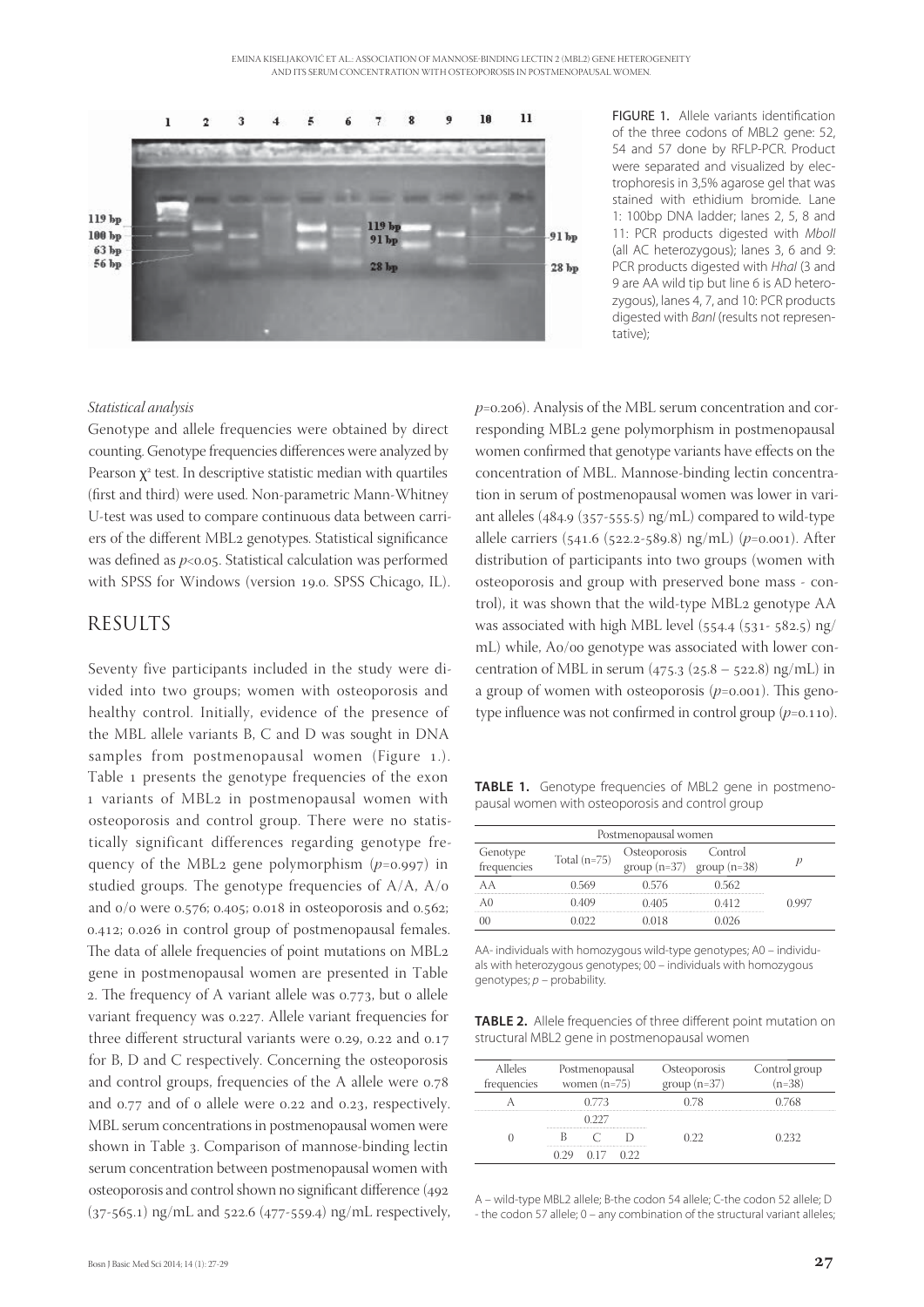|          | MBL concentration in serum (ng/mL) |                               |                                   |  |  |  |
|----------|------------------------------------|-------------------------------|-----------------------------------|--|--|--|
| Genotype | Postmenopausal<br>women $(n=75)$   | Osteoporosis<br>$group(n=37)$ | Control group $(n=38)$            |  |  |  |
|          | 507.8 (435.6-558.8)                | 492 (37-565.1)                | 522 (477-559.4) <sup>NS</sup>     |  |  |  |
|          | 541.6 (522.2-589.8)                | 554.4 (531-582.5)             | 526.4 (518.5-582.2) <sup>NS</sup> |  |  |  |
| A0/00    | 484.9 (357-555.5)                  | 475.3 (25.8 - 522.8)          | $502.5 (456 - 558.8)^{NS}$        |  |  |  |
|          | p = 0.001                          | $p = 0.001$                   | $p = 0.110$                       |  |  |  |

**TABLE 3.** Serum MBL concentrations in postmenopausal women with osteoporosis and control group

A – wild-type MBL2 allele; 0 – any combination of the structural variant alleles B, C or D; A0/00 – heterozygous and homozygous exon 1 variants;  $p$  – probability. Data are presented as median level and with first and third quartile. NS - non-significant difference osteoporosis vs. control

# DISCUSSION

Data on MBL2 polymorphism and MBL serum concentration in a relation with osteoporosis are scarce. There is no published data about influence of MBL in susceptibility to appearance and development of osteoporosis in postmenopausal women. In presented study of postmenopausal women, examined frequencies of the genotype with structural variant alleles of MBL2 gene (A0/00) were 0.43. This result is in accordance with results of Garred et al.  $[12]$  who shown similar genotype frequency for Danish and British Caucasian population  $(0.40)$ . The three allele variants of MBL2 gene show up with different frequencies in different population. The B allele frequency  $(0.29)$  in this study group was higher comparing to the C allele  $(0.17)$ . A frequency of D allele  $(0.22)$  was more frequent then the C allele variant. Obtained frequencies of the allele B, C and D variants were higher in comparison with results of Garred et al.  $[12]$  who reported lower frequencies in the healthy European Caucasians  $(0.13, 0.03$  and  $0.07$  respectively). Also, allele frequencies were higher compared with the results from United States population-based epidemic study which enrolled Non-Hispanic Whites (0.146, 0.02 and 0.07 respectively)  $[13]$ . The cross-sectional study carried out in West African region conducted by Mombo et al. [14] presented allelic frequencies of MBL variant B and variant C  $(0.307$  and .). Frequencies of B and C allele variants of subjects included in this study were similar to the latter results. The different distribution of genotypic and allelic frequencies in different population is a result of ethnic difference  $[15]$ . These study results of allele and genotype frequencies of MBL2 gene variants were in compliance with results of Yarden et al. [16] who included European Caucasian patients with cystic fibrosis and control subjects (0.58, 0.40 and 0.02 for AA, Ao and oo for genotype and 0.77 and 0.22 for allele frequencies respectively). Also, genotype frequencies for all postmenopausal women in this study (Table 2.) were similar to the frequencies found in a control group in the study by Nielsen et al.  $\left[17\right]$  (0.56 for AA, 0.40 for Ao and 0.04 for 00 genotype groups). There is no evidence regarding gender difference in the genetic variation in MBL2 gene currently available in the literature in healthy people or in people with certain diseases  $[18,19]$ , so this study results of genotype and allele frequencies in female population cannot be compared with published data. It is clear that MBL2 gene harbours complex genetic system associated with infection conditions but also it may be considered as a diseases modifier in patients with certain diseases [20]. Obtained results showed that the polymorphisms of MBL<sub>2</sub> gene did not seem to be associated with osteoporosis. No differences were found in number of subject with heterozygous or homozygous mutation of all three codons in postmenopausal women. Increased frequency of MBL genotype in women with osteoporosis comparing to control was not found. The frequencies of exon 1 variation in this study were obviously similar to control group of women. Since study included a small number of women, further studies with larger sample size should be performed to clarify possible association between osteoporosis and MBL2 gene polymorphism. As it is already reported, MBL polymorphism in exon causes lower MBL serum concentration  $[6, 21]$ . These study results confirmed the influence of different MBL genotypes on MBL concentration in postmenopausal women. Inconsistent result was observed when we tested this association between two study groups. Influence of polymorphism on MBL concentration in serum was observed only in osteoporosis group. Significantly higher MBL concentration was detected in women of osteoporosis group carrying wild-type genotype comparing to allele variant carriers. The influence of genotype on serum MBL levels in a healthy group of women was not confirmed, since no difference in MBL concentration was found among different genotype carriers. There is strong correlation of MBL2 polymorphism and MBL concentration and function, confirmed by many studies  $[20, 21]$ . Despite these obvious associations, substantial interpersonal variations of the MBL concentration have been observed. Many individuals with wild-type MBL genes may have low or undetectable MBL levels and function  $[22]$ . Also, variations of MBL concentration between the same genotype have been observed [19]. Difference in circulating serum concentration of MBL cannot be explained just by influence of MBL2 gene polymorphism in exon 1 but there is also significant influence of the polymorphism in promoter region  $[12]$ . Investigation of promoter region genetic variation haven't been included in this study, so large research has to be done to elucidate mechanism and association of MBL 2 gene polymorphism and circulated serum MBL level. In conclusion, we could not find an association of MBL polymorphism with susceptibility to occurrence of osteoporosis in postmenopausal women. Also, lack of the